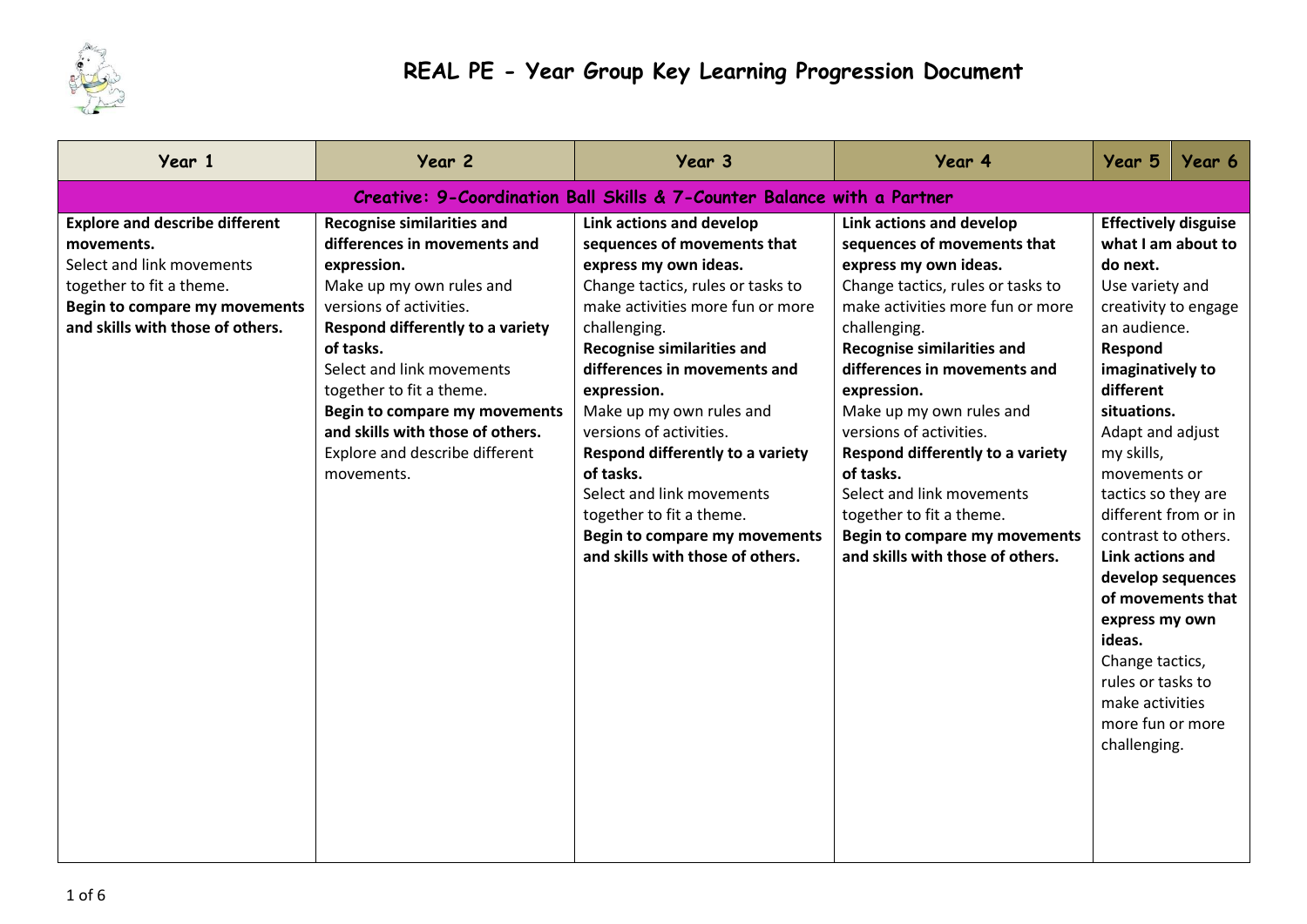| Year 1                                                                                                                                                                                                                                                             | Year 2                                                                                                                                                                                                                                                                                                                                                       | Year 3                                                                                                                                                                                                                                                                                                                                                                                                                                                             | Year 4                                                                                                                                                                                                                                                                                                                                                                                                                                                             | Year 5                                                                                                                                                                                                                                                                                                                                                                                                                                                             | Year 6                                                                                                         |  |
|--------------------------------------------------------------------------------------------------------------------------------------------------------------------------------------------------------------------------------------------------------------------|--------------------------------------------------------------------------------------------------------------------------------------------------------------------------------------------------------------------------------------------------------------------------------------------------------------------------------------------------------------|--------------------------------------------------------------------------------------------------------------------------------------------------------------------------------------------------------------------------------------------------------------------------------------------------------------------------------------------------------------------------------------------------------------------------------------------------------------------|--------------------------------------------------------------------------------------------------------------------------------------------------------------------------------------------------------------------------------------------------------------------------------------------------------------------------------------------------------------------------------------------------------------------------------------------------------------------|--------------------------------------------------------------------------------------------------------------------------------------------------------------------------------------------------------------------------------------------------------------------------------------------------------------------------------------------------------------------------------------------------------------------------------------------------------------------|----------------------------------------------------------------------------------------------------------------|--|
|                                                                                                                                                                                                                                                                    | Cognitive: 5-Dynamic Balance on a line & 4-Static Balance Stance                                                                                                                                                                                                                                                                                             |                                                                                                                                                                                                                                                                                                                                                                                                                                                                    |                                                                                                                                                                                                                                                                                                                                                                                                                                                                    |                                                                                                                                                                                                                                                                                                                                                                                                                                                                    |                                                                                                                |  |
| Name some things I am good at.<br>Understand and follow simple<br>rules.<br>Begin to order instructions,<br>movements and skills.<br>Explain why someone is working<br>or performing well.<br>With help, recognise similarities<br>and differences in performance. | Explain what I am doing well and<br>I have begun to identify areas for<br>improvement.<br>Begin to order instructions,<br>movements and skills.<br>Explain why someone is working<br>or performing well.<br>With help, recognise similarities<br>and differences in performance.<br>Name some things I am good at.<br>Understand and follow simple<br>rules. | Identify specific parts of<br>performance to work on.<br>Understand ways (criteria) to<br>judge performance.<br>Use my awareness of space and<br>others to make good decisions.<br>Explain what I am doing well and I<br>have begun to identify areas for<br>improvement<br>Begin to order instructions,<br>movements and skills.<br>Explain why someone is working<br>or performing well.<br>With help, recognise similarities<br>and differences in performance. | Identify specific parts of<br>performance to work on.<br>Understand ways (criteria) to<br>judge performance.<br>Use my awareness of space and<br>others to make good decisions.<br>Explain what I am doing well and I<br>have begun to identify areas for<br>improvement<br>Begin to order instructions,<br>movements and skills.<br>Explain why someone is working<br>or performing well.<br>With help, recognise similarities<br>and differences in performance. | Review, analyse<br>and evaluate my<br>own and others'<br>strengths and<br>weaknesses.<br>Read and react to<br>different situations<br>as they develop.<br>Develop methods<br>to outwit<br>opponents.<br>Recognise and<br>play which will<br>success.<br>own and others'<br>work.<br>Identify specific<br>parts of<br>performance to<br>work on.<br><b>Understand ways</b><br>(criteria) to judge<br>performance.<br>Use my awareness<br>to make good<br>decisions. | suggest patterns of<br>increase chances of<br>Have a clear idea of<br>how to develop my<br>of space and others |  |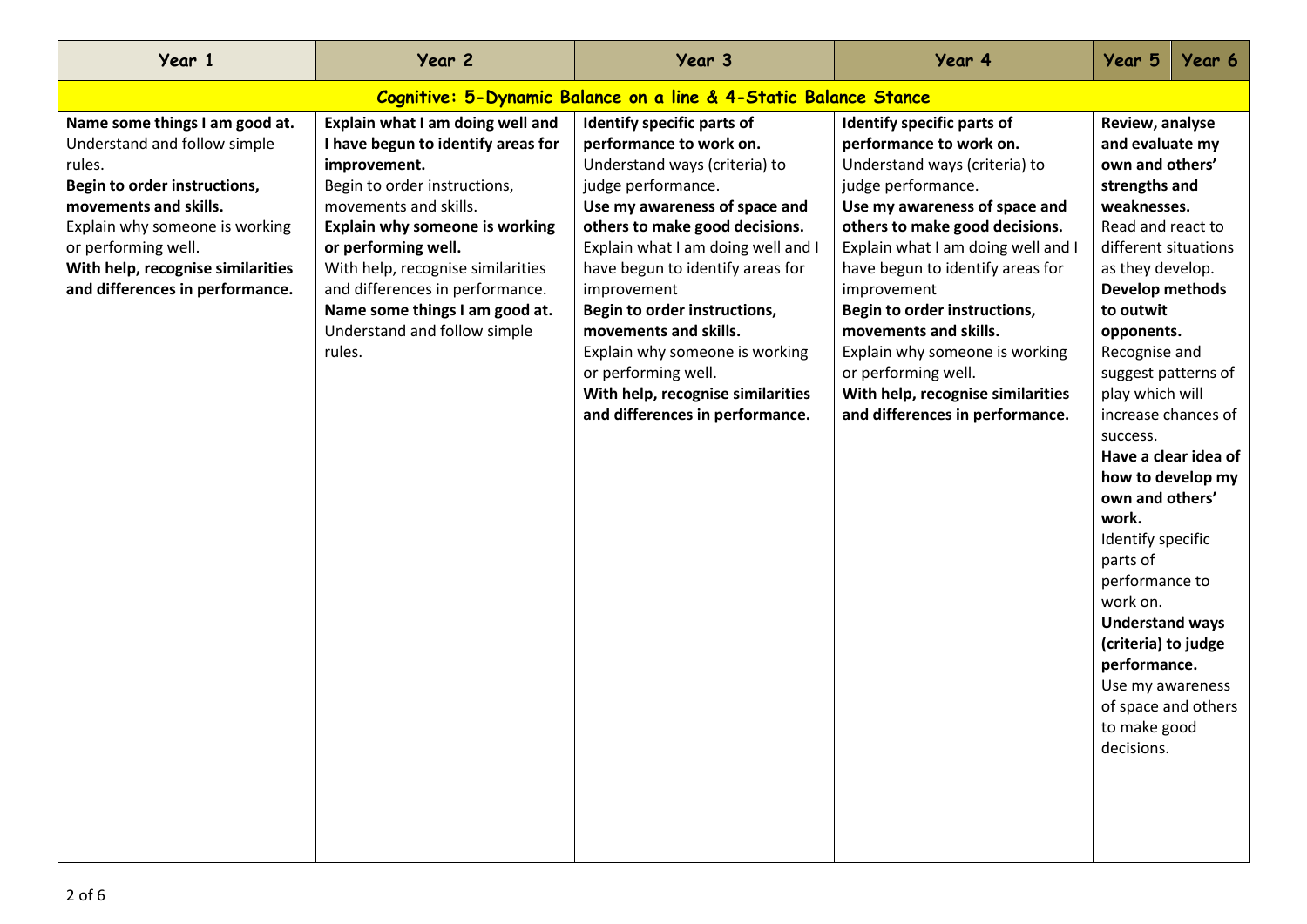| Year 1                                                                                                                                                                                                                                                                                         | Year 2                                                                                                                                                                                                                                                                                                                                                                                                                                                             | Year 3                                                                                                                                                                                                                                                                                                                                                                                                                                              | Year 4                                                                                                                                                                                                                                                                                                                                                                                                                                              | Year 5                                                                                                                                                                                                                                                                                                                                                                                                                                                       | Year 6                                                                 |  |
|------------------------------------------------------------------------------------------------------------------------------------------------------------------------------------------------------------------------------------------------------------------------------------------------|--------------------------------------------------------------------------------------------------------------------------------------------------------------------------------------------------------------------------------------------------------------------------------------------------------------------------------------------------------------------------------------------------------------------------------------------------------------------|-----------------------------------------------------------------------------------------------------------------------------------------------------------------------------------------------------------------------------------------------------------------------------------------------------------------------------------------------------------------------------------------------------------------------------------------------------|-----------------------------------------------------------------------------------------------------------------------------------------------------------------------------------------------------------------------------------------------------------------------------------------------------------------------------------------------------------------------------------------------------------------------------------------------------|--------------------------------------------------------------------------------------------------------------------------------------------------------------------------------------------------------------------------------------------------------------------------------------------------------------------------------------------------------------------------------------------------------------------------------------------------------------|------------------------------------------------------------------------|--|
|                                                                                                                                                                                                                                                                                                |                                                                                                                                                                                                                                                                                                                                                                                                                                                                    | Physical: 8-Coordination Sending and Receiving & 12-Agility Reaction/Response                                                                                                                                                                                                                                                                                                                                                                       |                                                                                                                                                                                                                                                                                                                                                                                                                                                     |                                                                                                                                                                                                                                                                                                                                                                                                                                                              |                                                                        |  |
| Perform a small range of skills<br>and link two movements<br>together.<br>Perform a single skill or movement<br>with some control.<br>Perform a sequence of<br>movements with some changes in<br>level, direction or speed.<br>Perform a range of skills with<br>some control and consistency. | Perform and repeat longer<br>sequences with clear shapes and<br>controlled movement.<br>Select and apply a range of skills<br>with good control and consistency.<br>Perform a sequence of<br>movements with some changes in<br>level, direction or speed.<br>Perform a range of skills with<br>some control and consistency.<br>Perform a small range of skills<br>and link two movements<br>together.<br>Perform a single skill or movement<br>with some control. | Perform a variety of movements<br>and skills with good body tension.<br>Link actions together so that they<br>flow.<br>Perform and repeat longer<br>sequences with clear shapes and<br>controlled movement.<br>Select and apply a range of skills<br>with good control and consistency.<br>Perform a sequence of<br>movements with some changes in<br>level, direction or speed.<br>Perform a range of skills with<br>some control and consistency. | Perform a variety of movements<br>and skills with good body tension.<br>Link actions together so that they<br>flow.<br>Perform and repeat longer<br>sequences with clear shapes and<br>controlled movement.<br>Select and apply a range of skills<br>with good control and consistency.<br>Perform a sequence of<br>movements with some changes in<br>level, direction or speed.<br>Perform a range of skills with<br>some control and consistency. | <b>Effectively transfer</b><br>skills and<br>movements across<br>and sports.<br>skills consistently<br>and effectively in<br>challenging or<br>competitive<br>situations.<br><b>Use combinations</b><br>in sport specific<br>contexts.<br>Perform a range of<br>skills fluently and<br>accurately in<br>practice situations.<br>Perform a variety<br>of movements and<br>skills with good<br>body tension.<br>Link actions<br>together so that<br>they flow. | a range of activities<br>Perform a variety of<br>of skills confidently |  |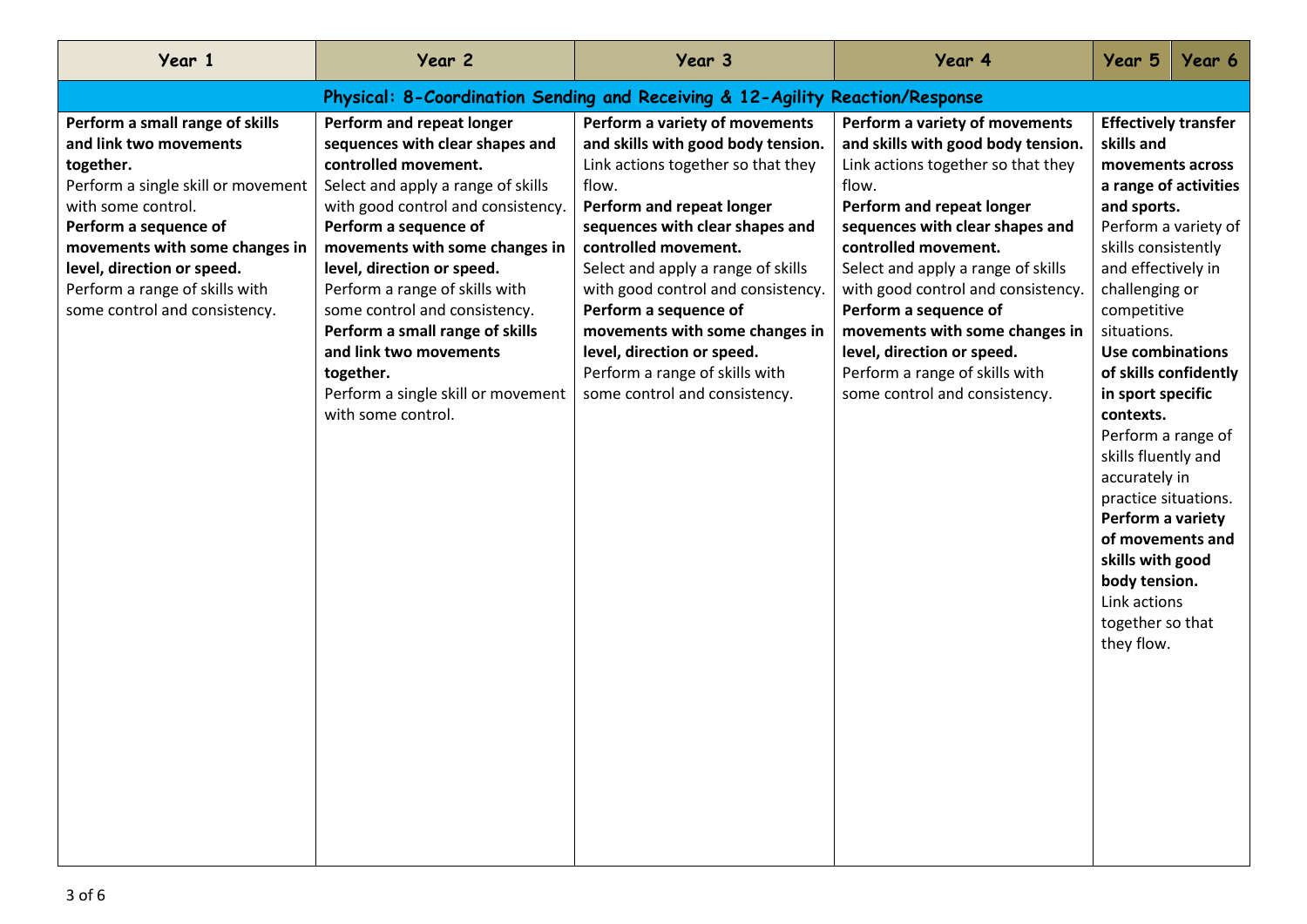| Year 1                                                                                                             | Year 2                                                                                                                                                                                                                                                      | Year 3                                                                                                                                                                                                                                                                                                                                                        | Year 4                                                                                                                                                                                                                                                                                                                                                        | Year 5                                                                                                                                                                                                                                                                                                                            | Year 6                                      |  |  |  |
|--------------------------------------------------------------------------------------------------------------------|-------------------------------------------------------------------------------------------------------------------------------------------------------------------------------------------------------------------------------------------------------------|---------------------------------------------------------------------------------------------------------------------------------------------------------------------------------------------------------------------------------------------------------------------------------------------------------------------------------------------------------------|---------------------------------------------------------------------------------------------------------------------------------------------------------------------------------------------------------------------------------------------------------------------------------------------------------------------------------------------------------------|-----------------------------------------------------------------------------------------------------------------------------------------------------------------------------------------------------------------------------------------------------------------------------------------------------------------------------------|---------------------------------------------|--|--|--|
| Social: 6-Dynamic Balance to Agility Jumping and Landing & 2-Static Balance Seated                                 |                                                                                                                                                                                                                                                             |                                                                                                                                                                                                                                                                                                                                                               |                                                                                                                                                                                                                                                                                                                                                               |                                                                                                                                                                                                                                                                                                                                   |                                             |  |  |  |
| Work sensibly with others, taking<br>turns and sharing.<br>Help, praise and encourage others<br>in their learning. | Happy to show and tell others<br>about my ideas.<br>Show patience and support others<br>listening carefully to them about<br>our work.<br>Help, praise and encourage<br>others in their learning.<br>Work sensibly with others, taking<br>turns and sharing | Cooperate well with others and<br>give helpful feedback.<br>Help organise roles and<br>responsibilities and I can guide a<br>small group through a task.<br>Happy to show and tell others<br>about my ideas.<br>Show patience and support others<br>listening carefully to them about<br>our work.<br>Help, praise and encourage<br>others in their learning. | Cooperate well with others and<br>give helpful feedback.<br>Help organise roles and<br>responsibilities and I can guide a<br>small group through a task.<br>Happy to show and tell others<br>about my ideas.<br>Show patience and support others<br>listening carefully to them about<br>our work.<br>Help, praise and encourage<br>others in their learning. | Involve others and<br>motivate those<br>around me to<br>perform better.<br>Negotiate and<br>collaborate<br>appropriately.<br><b>Give and receive</b><br>sensitive feedback<br>to improve myself<br>and others.<br>Cooperate well<br>with others and<br>give helpful<br>feedback.<br>and guide a small<br>group through a<br>task. | Help organise roles<br>and responsibilities |  |  |  |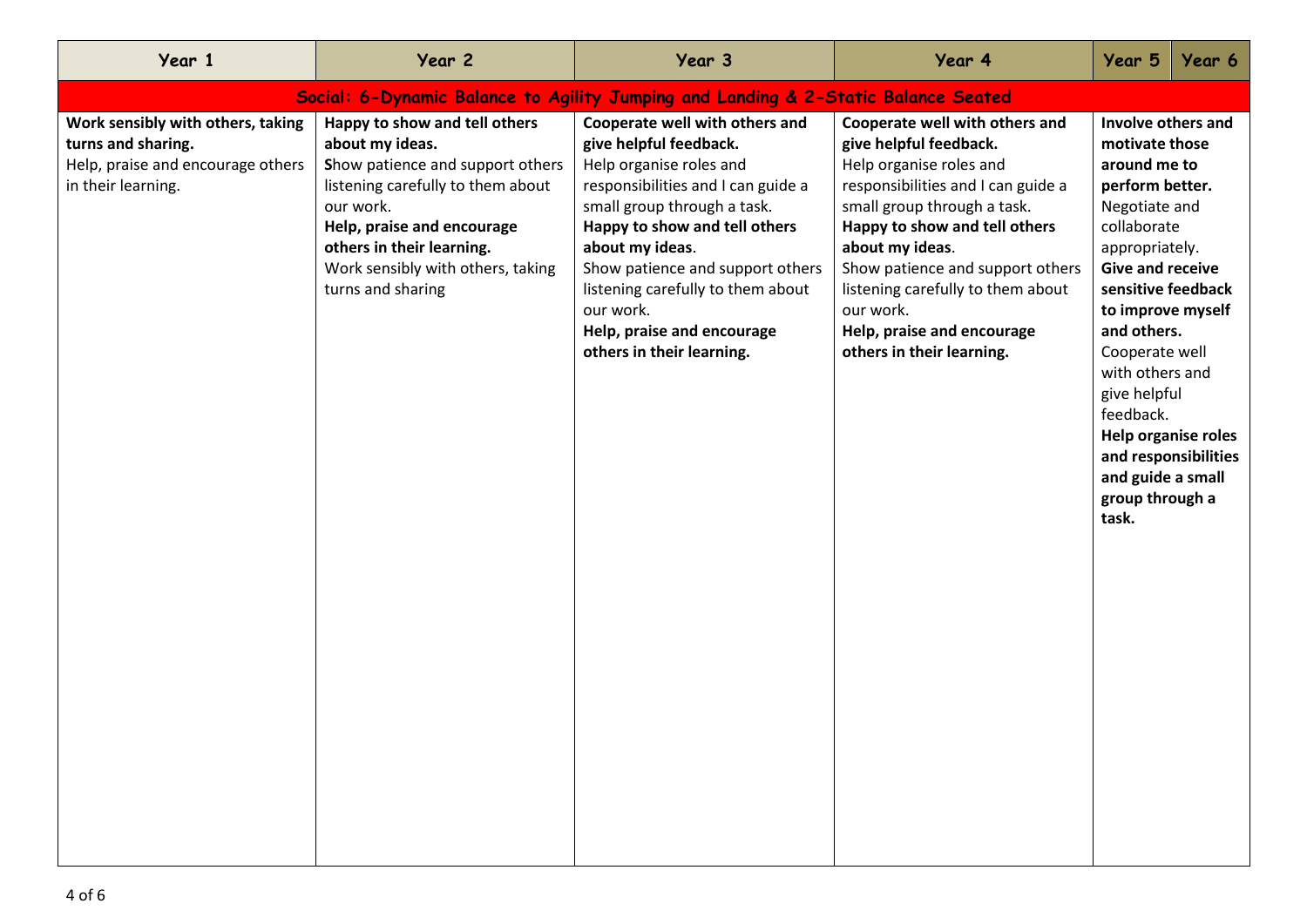| Year 1                                                                                                                                                                            | Year 2                                                                                                                                                                                                                                                                                                      | Year 3                                                                                                                                                                                                                                                                                                                                                                                                                         | Year 4                                                                                                                                                                                                                                                                                                                                                                                                                         | Year 5                                                                                                                                                                                                                                                                                                                                                                                                                                                                                                                                                   | Year 6 |  |  |
|-----------------------------------------------------------------------------------------------------------------------------------------------------------------------------------|-------------------------------------------------------------------------------------------------------------------------------------------------------------------------------------------------------------------------------------------------------------------------------------------------------------|--------------------------------------------------------------------------------------------------------------------------------------------------------------------------------------------------------------------------------------------------------------------------------------------------------------------------------------------------------------------------------------------------------------------------------|--------------------------------------------------------------------------------------------------------------------------------------------------------------------------------------------------------------------------------------------------------------------------------------------------------------------------------------------------------------------------------------------------------------------------------|----------------------------------------------------------------------------------------------------------------------------------------------------------------------------------------------------------------------------------------------------------------------------------------------------------------------------------------------------------------------------------------------------------------------------------------------------------------------------------------------------------------------------------------------------------|--------|--|--|
|                                                                                                                                                                                   | Health + Fitness: 11-Agility Ball Chasing & 3-Static Balance Floor Work                                                                                                                                                                                                                                     |                                                                                                                                                                                                                                                                                                                                                                                                                                |                                                                                                                                                                                                                                                                                                                                                                                                                                |                                                                                                                                                                                                                                                                                                                                                                                                                                                                                                                                                          |        |  |  |
| Aware of why exercise is<br>important for good health.<br>Use equipment appropriately and<br>move and land safely.<br>Say how my body feels before,<br>during and after exercise. | Explain why we need to warm-up<br>and cool down.<br>Describe how and why my body<br>changes during and after exercise.<br>Use equipment appropriately and<br>move and land safely.<br>Say how my body feels before,<br>during and after exercise.<br>Aware of why exercise is<br>important for good health. | <b>Describe the basic fitness</b><br>components.<br>Explain how often and how long I<br>should exercise to be healthy.<br>Record and monitor how hard I<br>am working.<br>Explain why we need to warm-up<br>and cool down.<br>Describe how and why my body<br>changes during and after<br>exercise.<br>Use equipment appropriately and<br>move and land safely.<br>Say how my body feels before,<br>during and after exercise. | <b>Describe the basic fitness</b><br>components.<br>Explain how often and how long I<br>should exercise to be healthy.<br>Record and monitor how hard I<br>am working.<br>Explain why we need to warm-up<br>and cool down.<br>Describe how and why my body<br>changes during and after<br>exercise.<br>Use equipment appropriately and<br>move and land safely.<br>Say how my body feels before,<br>during and after exercise. | <b>Explain how</b><br>individuals need<br>different types and<br>levels of fitness to<br>be more effective<br>in their<br>activity/role/event.<br>Plan and follow my<br>own basic fitness<br>programme.<br>Self-select and<br>perform<br>appropriate warm-<br>up and cool down<br>activities.<br>Identify possible<br>dangers when<br>planning an activity.<br><b>Describe the basic</b><br>fitness<br>components.<br>Explain how often<br>and how long I<br>should exercise to<br>be healthy.<br><b>Record and</b><br>monitor how hard I<br>am working. |        |  |  |